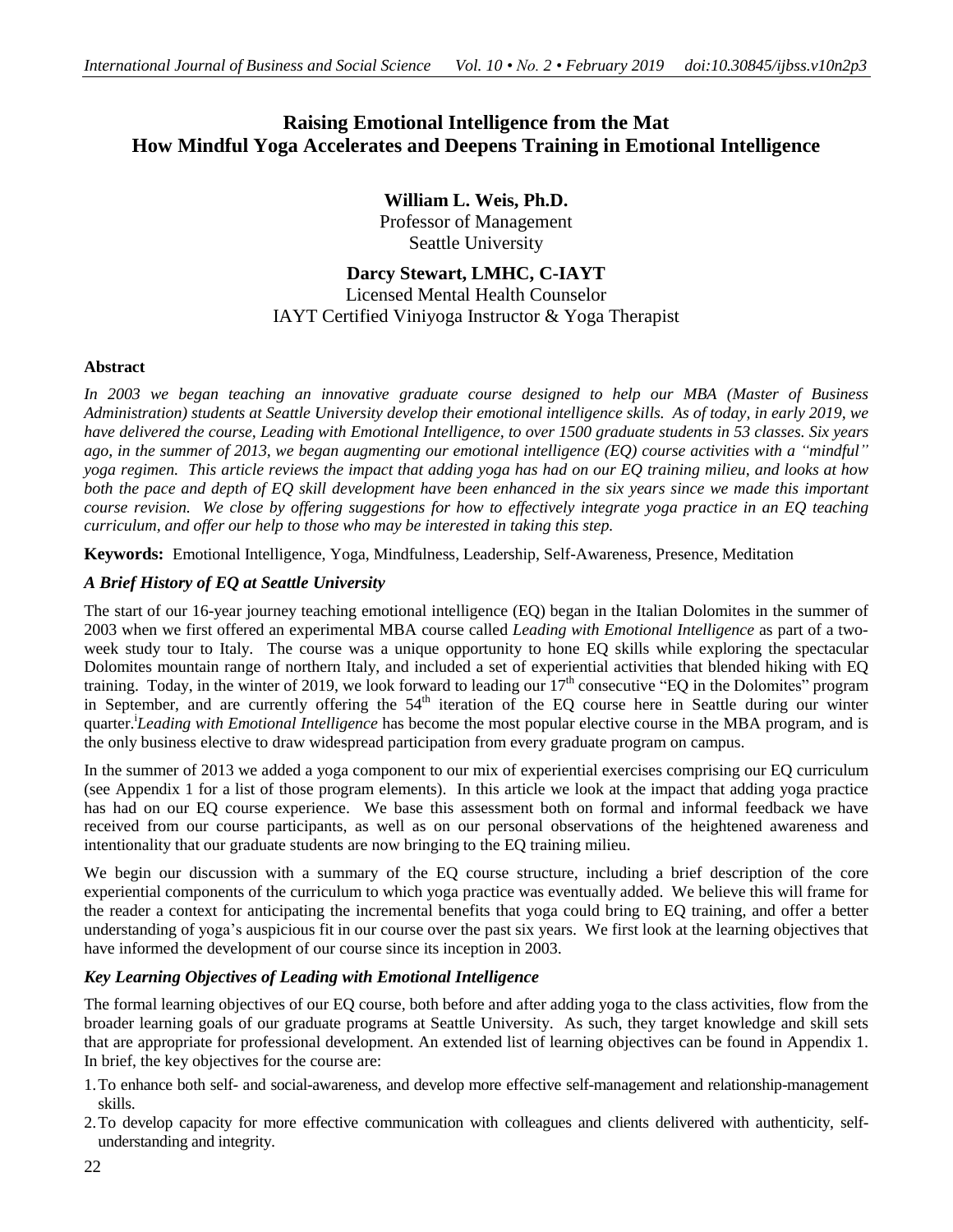3.To develop and hone skills for engaging and harnessing the neural limbic system ("fight or flight" response) to replace impulsive and automatic response patterns with conscious choice patterns.

The main focus of this article is on the role that yoga can serve in achieving these learning outcomes in a program explicitly offered to enhance students' emotional intelligence skills. We begin with a look at the main innovative components that comprised our pre-yoga EQ course, and argue that this landscape of experiential exercises creates fertile ground for adding a yogic pathway toward mindfulness.

## *Innovative Experiential Aspects of the EQ Training Program*

While there are many course elements in addition to those outlined below, we believe the following five components of the program account for the major transformational outcomes from the experience:

| <b>Related Outcomes</b>                        |
|------------------------------------------------|
| Active listening, curiosity, caring, patience  |
| Self-understanding, empathy, resiliency,       |
| Awareness, transparency, clarity, presence     |
| Connection, openness, integrity, mutual caring |
|                                                |
|                                                |

The first three of these elements are briefly discussed in Appendix 2, the fourth is the container (a 3-day residential retreat) in which these elements become most intensively practiced. Finally, Mindful Yoga, the latest addition to our mix of course activities and now occupying nearly twenty percent of our class time, is discussed in the balance of this article.

## *The Role of Mindful Yoga in EQ Training*

Finally, we arrive at the primary focus of this article – the role of yoga in our EQ training program and its impact on the learning experience since its addition in the summer of 2013. For readers who practice yoga, or who have in the past, the linkage with EQ training as we have described it in this discussion and in the appendices may already be abundantly evident. Emotional intelligence is, after all, about a mindful and intentional approach to human interaction. It is about being present and self-aware, and about creating space between stimulus and response. It is about harnessing impulse when the amygdale delivers a powerful emotion to the "fight, flight or freeze" instinct, and providing time and space for an intentional choice, behavior and communication, rather than simply for an instinctual reaction.

We would describe our yoga experiences and sensations (especially based on a yoga variation that prioritizes connecting breath with movement) with the words that we routinely associate with emotional intelligence: awareness, presence, mindfulness, intentionality. Quieting the mind, slowing down, creating space, being present, being mindful, being intentional, listening to our bodies, being aware of our emotions – in practicing yoga as in acting with emotional intelligence, our foundational aspirations are much the same. And they complement each other.

Thus, as employed in the EQ course, a primary intention of including a yoga practice is to set a tone of mindfulness and create a supportive container for the interpersonal work to come. In addition, the practice itself is intended to engender the *intra-*personal work of developing greater focus of attention, increased self-awareness, and the ability to modulate the autonomous nervous system's response to stress. Finally, including yoga practice at the end of class and retreat sessions helps students integrate new practices and sometimes emotionally vulnerable material. End of day/class yoga provides a space of calm to help students contemplate and metabolize their course experiences.

## *How We Use Yoga to Complement our EQ Training Regimen*

Our typical EQ course schedule involves four full-day class meetings on our campus, in addition to a three-day residential retreat at a nearby conference center, where students arrive on Friday morning and leave late on Sunday afternoon. All in all, our entire program comprises approximately fifty hours of class-contact time. The annual "Dolomites" section of the course, on the other hand, is entirely delivered over nine days and eight nights in a hotel and in hiking lodges in the Italian Alps, and utilizes approximately sixty hours of class time in EQ course exercises.

Our ideal for placing yoga into this schedule is to offer a one-hour yoga session at the end of each of our four oncampus meetings, and to begin and end each day of our three-day retreat with an hour-long session. In total that would involve nine yoga sessions, filling nearly twenty percent of our total class-contact time. On retreat we start each day – Friday, Saturday and Sunday – with a yoga session, and end the days on Friday and Saturday with yoga. On Sunday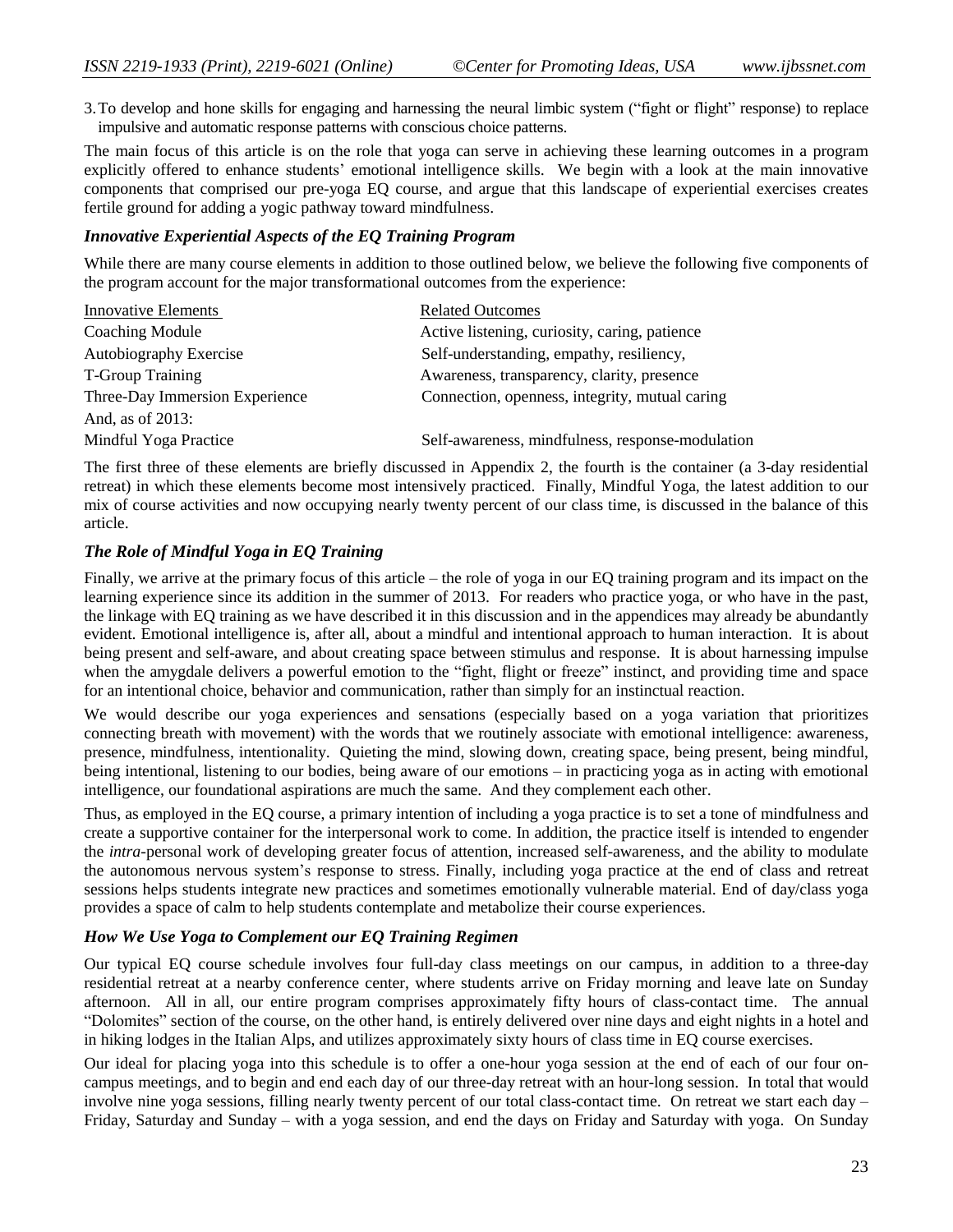afternoon we conclude our retreat program by 4:00 PM, usually with a twenty-minute guided meditation and Zen activity. We have occasionally included a short yoga practice in this ending piece.

The Dolomites program starts and ends every day with yoga, except for the two nights when we stay in a hiking lodge high in the mountains. In total we schedule twelve yoga sessions in our Dolomites program, twenty percent of the sixty total contact hours.

## *Yoga for Tone Setting*

The EQ exercises that fill our three days on retreat (nine days in the Dolomites) create intensity and emotional impact, sometimes to the point of emotional fatigue. A committed mindset is essential to meet the challenges of these retreat days, as well as a willingness to be transparent, and a willingness to create and preserve a space of safety and acceptance for one's own and one's student colleagues' vulnerabilities. As such, one of the roles of our morning yoga is to set a tone of intentionality, of attentiveness, and of non-judgmental acceptance – a fairly large order for that one hour in yoga practice. As inferred in our previous references to our practice, we follow what one might describe as a "slow flow" and "slow breath" yoga practice, where we flow seamlessly from one posture to another, staying connected to the breath with each movement, as well as with the transitions from one yogic posture platform to the next. Our flows are punctuated by periodic "stays" for short intervals involving four or five full breaths. With the exception of these "stays" and our final resting pose, we are moving and breathing, slowly and mindfully, throughout the hour. Since we do use this space for tone-setting, we select appropriate readings for sharing out loud during the final resting posture (and sometimes early in the session for setting intentions), that help frame a mindset conducive to the intensity and soulfulness of the activities that will comprise the coming day.

## *Yoga for Focusing Attention*

Several years ago one of our students described how yoga was instrumental in her ability to be in the present – something that is requisite in showing up in relationship with emotional intelligence. She described herself as having a "wildly active and discursive brain," making it nearly impossible for her to stay focused on what was directly in front of her. For her, one auditory remark or visual expression would lead to a related thought which would then lead to other related thoughts – each removing her further from the here and now. Myriad sensory "branches" sprouted like lightening, making her the quintessential "audience from hell" who can only stay tuned for perhaps the first two words of the first sentence of what might be an important announcement, or an important lecture. She described her struggles with sitting meditation, which she pursued as a means for quieting her mind: "I keep telling my brain to be quiet and be attentive to my breath – over and over again! I'm lucky to go ten seconds without drifting away."

She had a new and revealing experience in the yoga sessions of our EQ course. "In sitting meditation I am never able to just follow my breath – to actually stay with it – for more than a few seconds. But when I had to add physical flow with my breath, as in movement into or out of a posture, or movement from one posture to another, the additional sensory focus that was required kept me in the present – which was a sensation I had rarely experienced." She described our yoga sessions as unique opportunities to be truly present, and to enjoy the rare gift of a focused yet calm mind. She subsequently developed complimentary strategies for quieting her discursive thoughts in other venues where being present and mindful were essential EQ skills, such as in being acutely empathic in a coaching or other active listening space, or in giving or receiving feedback.

## *Yoga for Increasing Self-Awareness*

What our student described was the attendant focus that can be gained when breath and movement are coordinated. Adding prescribed physical movement to breathing may provide an additional vehicle or anchor for mindful focus, while simultaneously providing a wealth of somatic and sensory input to explore as self-observation. For some, physical or body-based information is central during movement. How does the lower-back feel when moving between an arched-back "cat pose" during inhale to a rounded-back "child's pose" during exhale? With practice, observation and information about breathing also arises. How does the breath respond during challenging movement? During relaxing movement? Attendant emotional and thought-based responses may also arise. What emotions emerge as one stays in pose of a child for multiple breaths? What thoughts arise during physically demanding movement? In short, yoga provides the opportunity to learn about ourselves. We learn about ourselves as we pay attention to what we feel and how we respond. In the EQ curriculum, we use yoga as a vehicle to facilitate the experience of being present with the various ways we respond physically, emotionally and psychologically in any given moment.

## *Yoga for Nervous System Regulation*

We are all born with a stress response that arises in the presence of perceived danger. Danger can come as physical discomfort or pain, and is often cloaked in negative thoughts and emotions like fear, anger and hurt.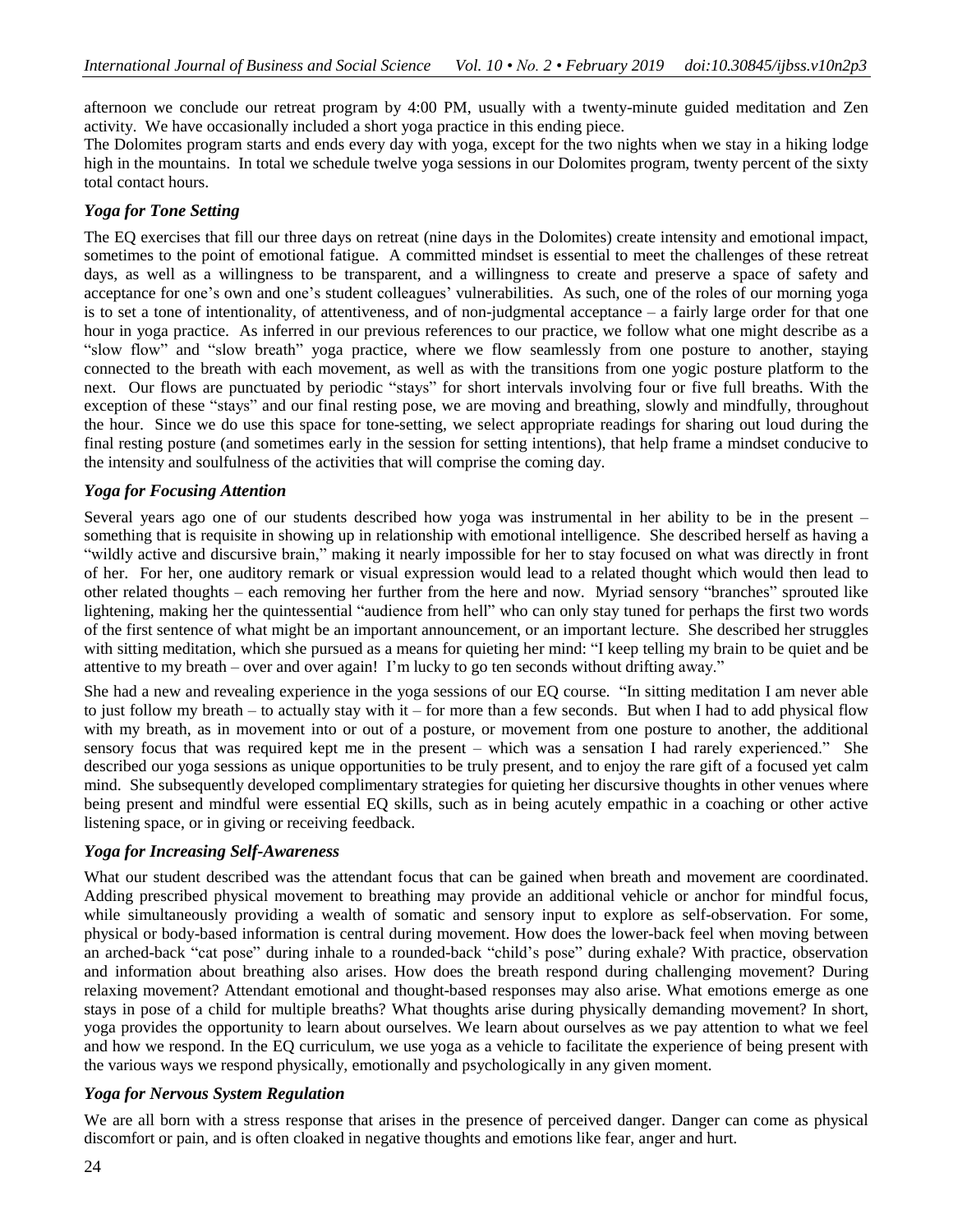Using fear as an example, despite what the antecedent of the fear may be, the human nervous system has but one set of innate stress responses emanating from our amygdale: an increase in breath rate, muscle tension, heartbeat and stress hormones like cortisol. In fact, the typical stress response is a combination of all of these.

With increased focus and self-awareness, the real-time stress response based in the nervous system becomes more apparent. Noticing and better understanding the correlation between emotions, thoughts, sensations and, in particular, breath, is the gateway to learning how to employ yoga to regulate the natural stress responses. We hope that honing students' ability to observe bodily and psychological changes will include a growing ability to mitigate the stress response through breathing. Moreover, cultivating a non-judgmental capacity to observe how thinking, feelings and breathing interact gives us more opportunity to intervene with all three. Done in yoga practice (and in EQ class) we experience a laboratory of attention, observation and regulation that we can expand and carry into everyday interactions to give us more control over how we respond to life's challenges.

#### *Yoga for Integration and Processing*

During our closing hour of yoga, scheduled as the final formal activity of the day, we follow a slow yoga format, focused on steady calm breathing. Some of our participants – most of them – are at a place of emotional and relational fatigue at day's end, and may be struggling to process the impact of the day's intensity. Our intention with closing yoga is to coax the system out of any induced stress, helping nurture the counterbalance of the "rest and digest" function of the nervous system. We may select readings for "savasana," the final resting posture, that correlate with the activities and experiences of the day to help bring integration and understanding. As such, our evening yoga sessions strive to achieve some level of mental and emotional peace and quiet, as well as some level of thoughtful contemplation of the changes that each participant is experiencing in awareness and perspectives of self and others. The on-campus ending yoga sessions serve a similar function in helping participants to integrate and process the activities of the day that they just completed.

#### *Significant Outcomes*

We can now confidently offer some concrete observations from our sixteen-year experiment with delivering an experiential program to enhance emotional intelligence skills and sensibilities, as well as concrete observations for the contribution that adding yoga practice has made to our class activities and content. On this last point, we are confident that yoga has enhanced the impact from each of the other key elements of our programming. The critical presence and empathic listening demanded for effective coaching is supported by an enhanced experience of being attentive and mindful in yoga practice. Participants are able to bring more intentional presence, self-awareness and clear communication, based in self-regulation, to their coaching and T-Group sessions. The autobiography exercise benefits from a tone-setting yoga prelude that prepares each participant for a more open and vulnerable space, and the day's closing yoga helps to integrate and process this often intense experience with calm contemplation and reflection. Overall, the powerful container that brings the EQ training to an apex – namely the residential retreat– has been measurably enhanced by each morning's yoga-based framing and tone-setting, as well as the opportunity to integrate and de-escalate at day's end.

The positive outcomes from our EQ course are documented in sixteen years of course evaluations and participant comments that have elevated the experience to its place as the university's most popular graduate course elective. The yoga-infused EQ curriculum positively impacts our student culture, both within the business school and across campus. This is reflected objectively in student action plans, exit interviews and focus group feedback, as well as in participant satisfaction surveys. Indeed, since adding yoga to our program six years ago, the action-plan item mentioned most often in participants' ongoing plans has been yoga practice. Most of our EQ students come into our course with no previous background in yoga; they leave with yoga at the top of their action-plan priorities.

## *Summary – Yoga Now a Permanent Mainstay of our EQ Course*

Every aspect of our EQ course has been enhanced by the addition of mindful yoga practice interspersed at key intervals throughout our programming. It has given our training a tone-setting assist to insure that students bring more attention and caring to challenging days on retreat and in the Dolomites. It has offered a contemplative space for processing and integrating the activities of long days filled with emotional intensity. Perhaps most importantly, it has given our students a take-away component from their EQ course experience that they can readily implement in their daily schedules. Yoga offers an experiential tool to support our students' efforts to hone attention, self-awareness and regulation--critical to the ongoing EQ journey. Looking back at our many years and many course offerings in emotional intelligence, it is hard for us to imagine our present course without its yoga component. And it is hard to fathom why we waited so long – nearly ten years – to add this important practice to our training.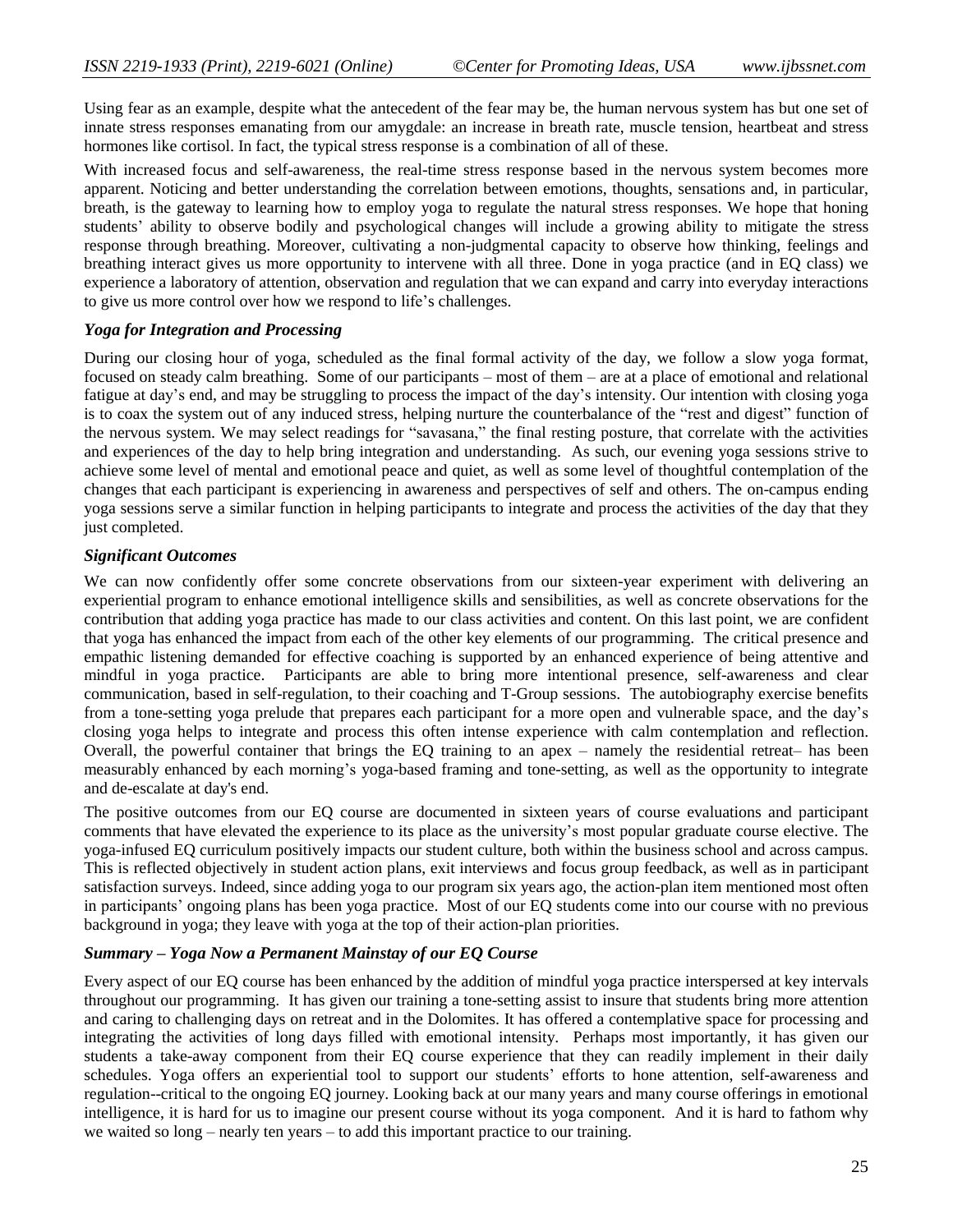Finally, our enthusiasm for sharing and spreading the benefits of emotional intelligence is unbounded. If other academic institutions and programs are interested in giving EQ a try, we would gladly offer our time and our energies to help in that process. We have seen such a dramatic shift in the cultures of our graduate programs that we would do whatever is possible to help bring this transformation to other academic communities. Please don't hesitate to ask for our help.

## **Appendix 1**

#### *Leading with Emotional Intelligence* **Course Learning Objectives**

- 1.To enhance both self- and social-awareness, and develop more effective self-management and relationship-management skills.
- 2.To develop and hone skills for engaging/calibrating the neural limbic system ("fight or flight" response) to replace impulsive and automatic response patterns with conscious choice patterns.
- 3.To become more effective communicating with work colleagues at all levels in an organization, and with both current and prospective clients and customers.
- 4.To learn and develop capacity for effective communication to promote staying in relationship (collegial, social, familial) with authenticity and integrity.
- 5.To develop strategies and tactics for influencing organizational culture to foster authentic communication among members of the organization.
- 6.To develop effective skills in providing feedback to colleagues and clients.
- **7.**To develop and practice effective peer and professional coaching skills.

## **Appendix 2**

## **List of Experiential Activities Comprising** *Leading with Emotional Intelligence* **Course (pre-Yoga)ii**

- \* Defining emotional intelligence and its key components
- \* Presenting the case for the importance of EQ behaviors
- \* Assessing participants' EQ attributes
- \* Creating and refining each participant's EQ self-critique
- \* Exploring the sources of hard wiring -- an autobiography exercise
- \* Introducing coaching as both a means to enhance EQ and as an expression of highly-evolved EQ
- \* Training in coaching skills
- \* Practicing effective coaching skills, framed around EQ attributes
- \* Exploring and honing effective communication and listening skills
- \* Introducing and practicing giving and receiving feedback
- \* Using a series of interactive, experiential group exercises to practice being open, honest, and aware of feelings and emotions -- to practice staying in the moment and staying connected with others

\* Using a series of interactive, experiential group exercises in which to apply new skills, to try out new behaviors, and to receive real-time coaching and feedback

\* Using "skill group" (a variation on the traditional "T Group," or Training

Group) to raise self and social awareness, and to practice being present in an unstructured group dynamic

- \* Using "skill group" to raise participants' authenticity
- \* Using structured feedback exercises to raise awareness

\* Putting together an action plan, based upon a heightened awareness of EQ challenges evolving from all of the course experiences -- an action plan that addresses those patterns, habits and hard-wired behaviors that participants want to change

## **Appendix 3**

## **Description of EQ Training Modalities: Coaching, Autobiography, T Group**

## **Coaching Module**

The first day of our EQ training regimen features a primer on coaching, which includes a written introduction to the art of coaching, a live demonstration of effective coaching technique, and an off-site practice assignment where students help each other hone their active listening and "coaching space" creation skill sets. From the outset we hold our professional graduate students capable of achieving and applying appropriate skills in the service of helping each other move forward in their lives. Our graduate students are accomplished professionals (aerospace and software engineers, project managers, biomedical researchers, student development professionals, etc.) who possess the intellectual heft to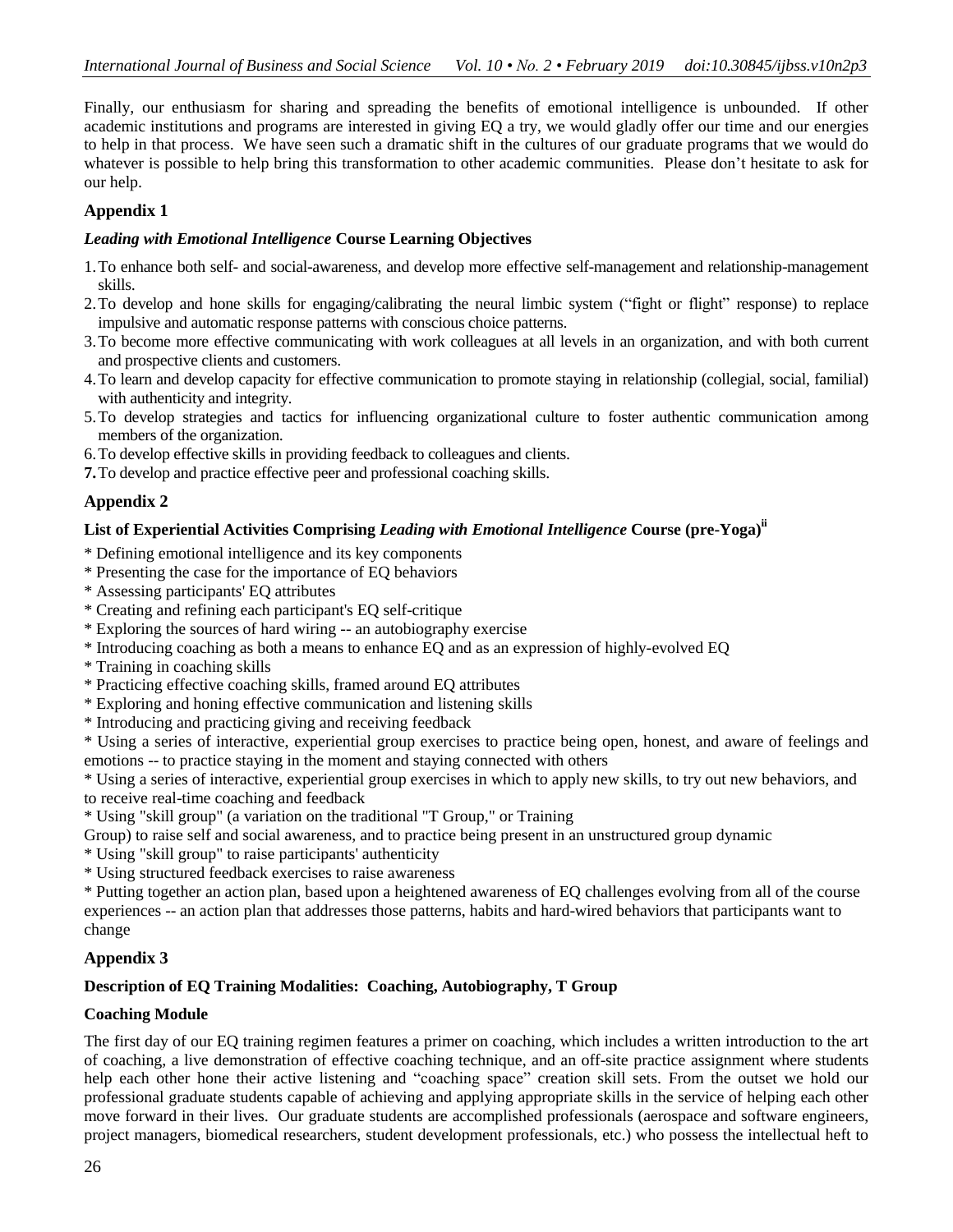take on the challenges of effective coaching – ironically, to take on the precise interpersonal skills that, undeveloped, may have been a deterrent to the career growth of many of our students. We are able to bring our participants to an impressive level of coaching finesse in a short time. The off-site simulations surprise all participants in the depth of insights that emanate from the exercise. Students report that they take their newly-formed active listening skills to their work relationships with notably positive results. In our written coaching primer that we give to each student, we summarize the important connection between EQ behaviors and effective coaching:

"No single professional service more completely captures the elements of emotional intelligence (EQ) than does effective coaching. Coaching is both a means for enhancing EQ awareness and behaviors, as well as an expression of emotional intelligence in practice. Hence, one of the key sets of skills to develop and hone as part of a program for enhancing emotional intelligence is the set of skills that comprise the effective coach."

#### *Autobiography Exercise*

The autobiography exercise is one of the most powerful experiences in our EQ curriculum. Participants write fourpage abridgments of their life stories. We encourage everyone to be as transparent as they feel comfortable being, noting that they are substantially formed in life by the challenges they have faced, by the peaks and valleys of their pathways, and by their struggles and resilience. This invites a look at parts of their lives they rarely share and, in many cases, rarely consciously revisit.<sup>iv</sup>

The first day of our three-day residential retreat is devoted to sharing autobiographies in a small group. Participants spend six to eight hours with members of their "T Group," comprising five to seven individuals, with whom students have spent most of the quarter's preceding classroom exercises. Each person shares his or her story via narration with this small group of colleagues, with approximately an hour designated for group inquiry and discussion focused on understanding and acknowledging the experiences (both past and in the moment) of the member who shares. By nightfall on the first retreat day, the mood has become noticeably subdued, contemplative, and, for many, peaceful through catharsis.

In our formal debriefing of the day's activities people speak to the impact of sharing and hearing personal stories. In particular, they speak to an empathic understanding of their own and others' resilience. Listening to their colleagues' share their personal stories awakens new perspectives on the complexity, resilience and multifaceted depth of the human experience. The experience diminishesfirst impressions and reductive stereotypes that are based on limited understanding of, and appreciation for, one's own connection with others' life experiences. In the same vein, sharing one's own story delivers a vulnerable yet supported experience of feeling non-judgmentally heard and accepted, even upon sharing aspects of one's self heretofore perceived as shameful, unacceptable, and un-sharable. The experience often further liberates individuals to be more open and truthful in subsequent T-Group interactions.

## *T-Group Practice*

 $\overline{\phantom{a}}$ 

A key learning modality throughout the emotional intelligence course is the traditional T Group (Training Group). T-Group training creates a unifying communication framework that draws students closer to each other with experiences of sharing and communion. The T Group helps build visceral connections among participants, drawing them together with a willing openness and a skill set that enhances trust, empathy, personal safety, intimacy, caring, curiosity, and mutual respect. A full description of the T-Group methodology and its application to emotional intelligence training is beyond the scope of this appendix. See the reference in this footnote for a detailed explanation of T Groups.<sup>v</sup>

We have been using the T Group in our EQ programming from the outset and believe it is instrumental in creating the cross-campus popularity of the course, as well as being a unifying force for all graduate students at Seattle University. Preconceptions that traditionally divide business students (the "Gordon Gekko" vi stories) from law students (the "greedy corporate lawyers" stories) from fine arts students (the "dramatic, emotive and eccentric" stories) melt away under the artfully directed regimen of the T Group. We believe our EQ programming, particularly the dynamics of the T Group, helps diverse graduate students see each other as whole people.

<sup>&</sup>lt;sup>i</sup> For more information about our annual EQ course in the Italian Dolomites, as well as about other opportunities for EQ training, see [www.pauseconnect.com.](http://www.pauseconnect.com/) *Pause, Inc.* assists Seattle University in the delivery of the Dolomites program.

**ii** Taken from Weis, W.L. & Arnesen, D. (2007). "Because EQ Can't Be Told": Doing Something about Emotional Intelligence. *Journal of Organizational Culture, Communications and Conflict*, 11(2), 113-123.

iii Included in Weis, W. L. (2006) *Unpacking the Experience: A Primer on Coaching*. Seattle: Teams and Leaders, Inc.